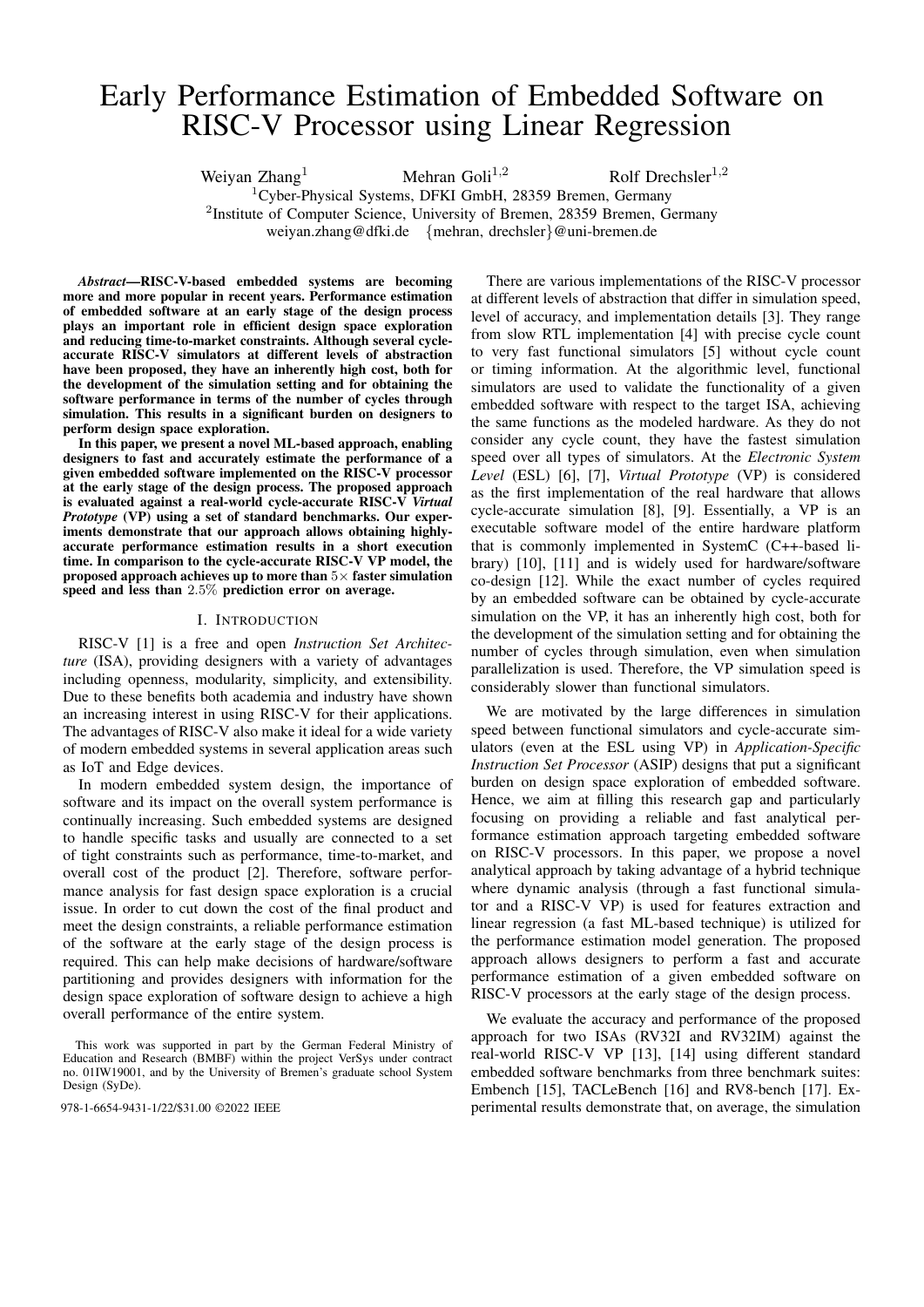<span id="page-1-0"></span>

Fig. 1: An overview of the proposed performance estimation methodology workflow.

speed is  $4\times$  to  $5\times$  faster than VP and the obtained prediction error is less than 2.5% for the best predictive model (RV32IM).

The rest of paper is organized as follows: Section II describes the related work, Section III presents the experimental procedure, Section IV presents and analyzes the results and Section V concludes this paper and introduces future work.

### II. RELATED WORK

Early performance estimation is widely used in different applications such as parallel applications [\[2\]](#page-5-1) and streaming applications [\[18\]](#page-5-17). It can be divided into two broad categories: simulation-based [\[13\]](#page-5-12), [\[19\]](#page-5-18) and analytical models [\[20\]](#page-5-19), [\[21\]](#page-5-20). According to the different degrees of accuracy, the simulationbased approach can be classified into *Instruction Set Simulator* (ISS) and *Source-Level Timing Simulation* (SLTS). There exist a number of RISC-V ISS at different levels of abstraction ranging from slow *Register Transfer Level* (RTL) simulation with cycle accuracy such as BRISC-V [\[22\]](#page-5-21), cycleaccurate VP models at the ESL [\[13\]](#page-5-12), [\[14\]](#page-5-13) to very fast functional simulation at the algorithmic level with no cycle and timing information such as RV8 [\[23\]](#page-5-22). VPs can provide designers with total abstract models of hardware platforms and verify software in terms of functionality and performance without any actual hardware. However, the simulation speed is considerably slower than functional simulators and analytical models. Among the aforementioned ISS techniques, the trade-off between accuracy and simulation speed is very challenging. SLTS is based on a mapping between source code and binary code and can enable high-speed performance simulation. However, it is very difficult to obtain an accurate mapping between source code and binary code, resulting in inaccurate simulation results. The method in [\[24\]](#page-5-23) presents a transaction accurate simulation methodology by utilizing GNU gcov to profile execution statistics of given C code during the native simulation and using annotation based on the collected information.

Analytical models are powerful techniques for fast design space exploration. They can provide linear and non-linear solutions for complex systems and can be used in different architectures. In [\[25\]](#page-5-24), performance models are built for the ARM926EJ-S and the LEON3 processor. Linear regression is performed on three different numerical features of embedded software. In [\[21\]](#page-5-20), linear regression is used to predict the

software performance and evaluate the method against ARM v5 implementation. The method in [\[26\]](#page-5-25) derives the performance regression models and validates the models against the POWER4 RTL model and hardware implementation. The method in [\[27\]](#page-5-26) takes advantage of neural networks to estimate the software performance and compared the results with PowerPC 750 cycle-accurate model.

To the best of our knowledge, there exists no analytical approach for performance estimation of embedded software on RISC-V processors. We aim at filling this research gap by proposing an analytical performance estimation model to obtain an approximation of the exact number of cycles of a given embedded software on RISC-V processors. The results of our approach can significantly help designers in performing a fast high-level design space exploration.

#### III. PERFORMANCE ESTIMATION METHODOLOGY

The proposed performance estimation framework and its overall workflow are illustrated in Fig. [1.](#page-1-0) The framework is divided into four phases which are:

- 1) generating a set of training embedded software and compiling them through the RISC\_V GNU Toolchain,
- 2) creating a set of training data using the extracted data from VP as the input of the learning phase,
- 3) generating performance *Predictive Model* (PM)
- 4) validating the generated PM using new embedded software.

In the following, we explain each phase of the proposed framework in detail.

# <span id="page-1-1"></span>*A. Source Codes Compilation and Linking*

In order to obtain a robust ML-based performance estimation model that ensures the quality of results for a given new embedded software, a comprehensive set of training data is necessarily required. As shown in the first phase of Fig. [1,](#page-1-0) a comprehensive set of training software is provided ranging from simple to complex programs with different input variables that can cover all ISA instructions. In this paper, two RISC-V ISAs are considered which are the base integer instruction set (RV32I) and its M extension (RV32IM). For RV32IM, in addition to using the same method to generate training programs, part of the programs selected from standard benchmarks. Based on the binary encoding of an operation,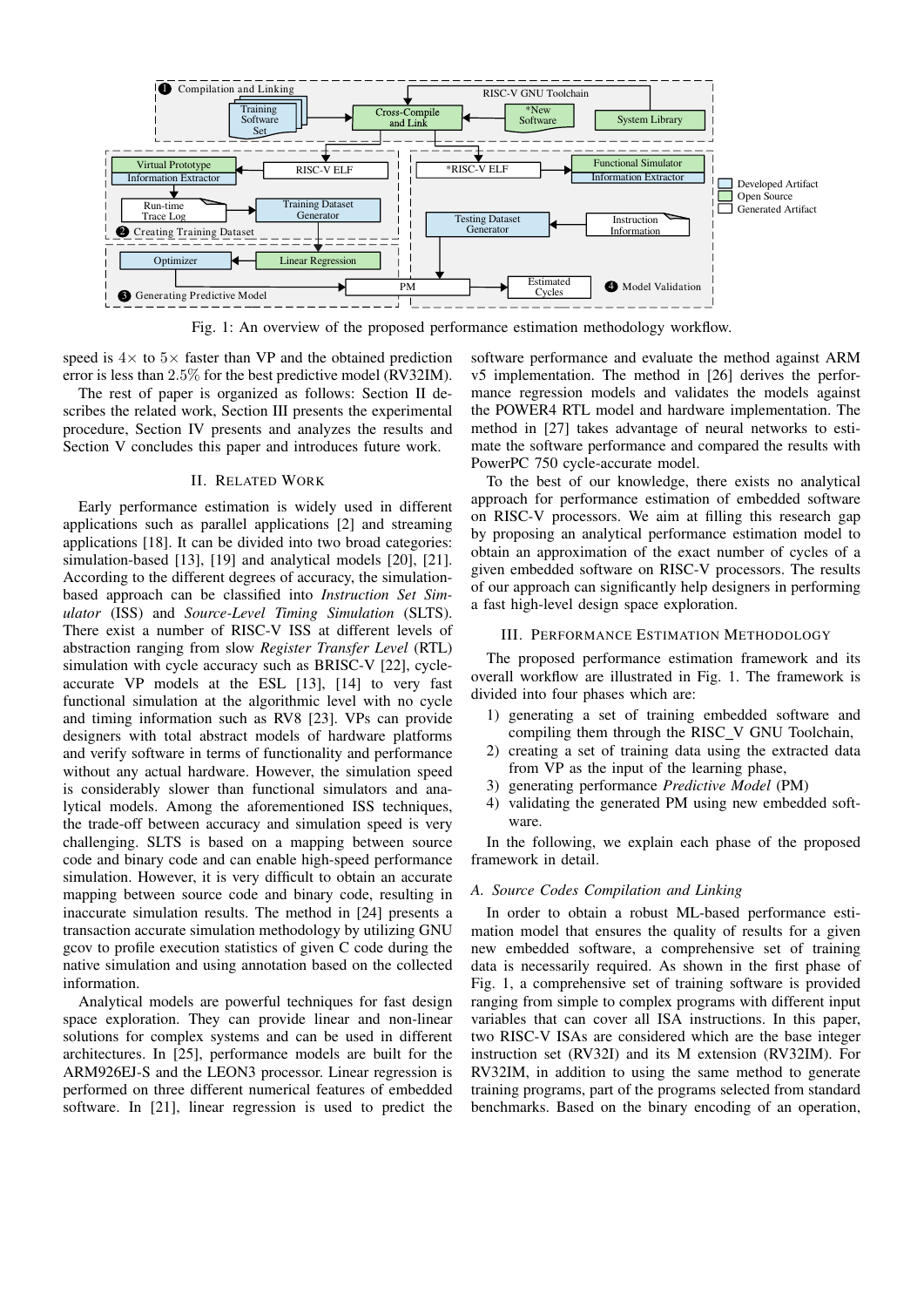<span id="page-2-0"></span>

|                | 1 <b>void</b> ISS::performance_and_sync_update(Opcode::Mapping |
|----------------|----------------------------------------------------------------|
|                | executed_op) {                                                 |
|                | 2 if (executed_op == Opcode::ADDI) {                           |
|                | 3 I_type += 1; // ADDI belongs to I-type format                |
|                | 4 } else if $(executed_op == Opcode::SUB)$ {                   |
|                | 5 R type $+= 1$ ; // SUB belongs to R-type format              |
|                | 6 }                                                            |
|                | 7 // catagorize other executed instructions                    |
| 8 <sup>1</sup> |                                                                |

Fig. 2: Part of the *Information Extractor* module integrated into the RISC-V VP.

all instructions can be categorized into six formats; R-type, I-type, S-type, B-type, U-type, and J-type. Since each training software needs to be run on the RISC-V processor for run-time information extraction (i.e., the accurate cycle counts and trace log of instructions) in the next phase, its RISC-V compatible executable model must be generated.

To do this, we take advantage of the cross-compilation from our host computer to RISC-V processor where RISC-V GNU compiler Toolchain [\[28\]](#page-5-27) is used to produce the RISC-V executable ELF files of each training embedded software. We also perform the same process for new software programs which are used in the performance predictive model validation phase. This is done by cross-compiling the source codes and optionally linking them with the system library. For each ISA, the RISC-V GNU compiler Toolchain is configured separately.

### *B. Training Dataset Creation*

The performance (accurate number of cycles) of a given embedded software running on a processor is very related to the number and type of instructions. In order to create the training dataset, this information needs to be extracted. Hence, the executable file of each embedded training software generated in the previous phase is run on the RISC-V processor to obtain two goals which are extracting 1) the accurate number of cycles and 2) a detailed run-time trace of executed instructions. To do this, we take advantage of a *Virtual Prototype* (VP) implementation of the RISC-V processor. The RISC-V VP mimics the behavior of real hardware and is cycle-accurate. By running each embedded software on the VP, the accurate number of cycles is obtained. However, the VP itself does not provide designers with a detailed count of each instruction format. To retrieve this information, we implement a run-time information extractor module and integrate it into the VP. Fig. [2](#page-2-0) shows a part of the *information extractor* module, counting the number of instructions for each RISC-V instruction format. Therefore, by executing the ELF file of each training software on the RISC-V VP, the number of instructions for each format, the total instructions count, and the total number of cycles are extracted. As illustrated in Fig. [1](#page-1-0) – Phase 2, this information is stored in the *Runtime Trace Log* file. For each training software, the detailed parameters stored in this file are shown in Table [I.](#page-2-1)

In the next step, we take advantage of the extracted information in the *Run-time Trace Log* file to build the training dataset D based on the following definition.

$$
D = \{d_j | d_j = \{y_j, (x_{j,1}, x_{j,2}, \ldots)\}; 1 \le j \le N\}
$$
 (1)

TABLE I: Overview of parameters

<span id="page-2-1"></span>

| <b>Parameters</b> | <b>Description</b>                             |
|-------------------|------------------------------------------------|
| $x_1$             | Total instruction count                        |
| x <sub>2</sub>    | R-type: instructions using 3 register operands |
| $x_3$             | I-type: instructions with immediate, loads     |
| $x_4$             | S-type: store instructions                     |
| $x_5$             | B-type: branch instructions                    |
| $x_6$             | U-type: instructions with upper immediate      |
| $x_7$             | J-type: jump instructions                      |
| $\boldsymbol{y}$  | Total cycles                                   |

Where  $D$  is a set of observations consists of a pair of inputs (predictors) and an output. For  $j$ th observation, the inputs are the parameters  $x_{j,1}$ ,  $x_{j,2}$  and the output is  $y_j$ .

In order to find the best performance PM, for each ISA, two different training datasets are created which are based on the total instruction count  $D_{total}$  and the number of each instruction format  $D_{format}$ . The training datasets of these two models are represented as follows:

$$
D_{total} = \{ d_j | d_j = \{ y_j, x_{j,1} \}; 1 \le j \le N \}
$$
\n<sup>(2)</sup>

$$
D_{format} = \{d_j | d_j = \{y_j, (x_{j,2}, ..., x_{j,7})\}; 1 \leq j \leq N\}
$$
 (3)

#### *C. Performance Predictive Model Generation*

After generating the training dataset, we take advantage of machine learning techniques to find the relationship among extracted features and then use them to make predictions. The linear regression algorithm is one of the most wellknown and best-understood machine learning algorithms that is widely used in different application domains for predictive models generation [\[29\]](#page-5-28), [\[30\]](#page-5-29). Hence, we consider a linear regression model to estimate the executed cycles count of a given embedded software running on the RISC-V processor.

In general, linear regression [\[31\]](#page-5-30) is a linear approach to model the relationship between independent variables (input parameters) and dependent variable (output) in a simple way. A simple linear regression model has the form as follows:

$$
y = \beta_0 + \sum_{i=1}^{m} \beta_i x_i + \varepsilon \tag{4}
$$

where y is the output variable and  $x_i$  are input parameters with  $1 \leq i \leq m$ . The parameters  $\beta_0$  and  $\beta_i$  are called regression coefficients. The parameter  $\varepsilon$  indicates the error of model due to the lack of fit. In order to take advantage of the computation power of the computer and speed up the learning phase, we vectorize the linear model as  $y = X\beta + \varepsilon$  with  $y = [y_1, \dots, y_j, \dots, y_N]^T$ . The parameter  $y_j$  is the output of jth embedded software. The training dataset  $X$  has the dimension of  $N \times (m+1)$  with  $\mathbf{X} = \begin{bmatrix} \mathbf{x}_1^{\mathrm{T}}, & \dots & \mathbf{x}_j^{\mathrm{T}}, & \dots & \mathbf{x}_N^{\mathrm{T}} \end{bmatrix}^{\mathrm{T}}$ . For jth embedded software, the  $m + 1$  input parameters are formed as  $\underline{\mathbf{x}}_j = \begin{bmatrix} 1, & x_{j,1}, & \dots & x_{j,m} \end{bmatrix}$ . The regression coefficients and errors are represented as  $\beta = [\beta_0, \dots, \beta_m]^T$  and  $\varepsilon = \begin{bmatrix} \varepsilon_0 & \dots & \varepsilon_N \end{bmatrix}^\mathrm{T}$ , respectively. The parameter N indicates the number of embedded software compiled and executed on RISC-V VP to generate the training dataset.

In *Optimizer* module (Fig. [1](#page-1-0) – Phase 3), the suitable regression coefficients are calculated by minimizing the *Mean Squared Error* (MSE) illustrated in [\(5\)](#page-3-0) interactively until it reaches convergence.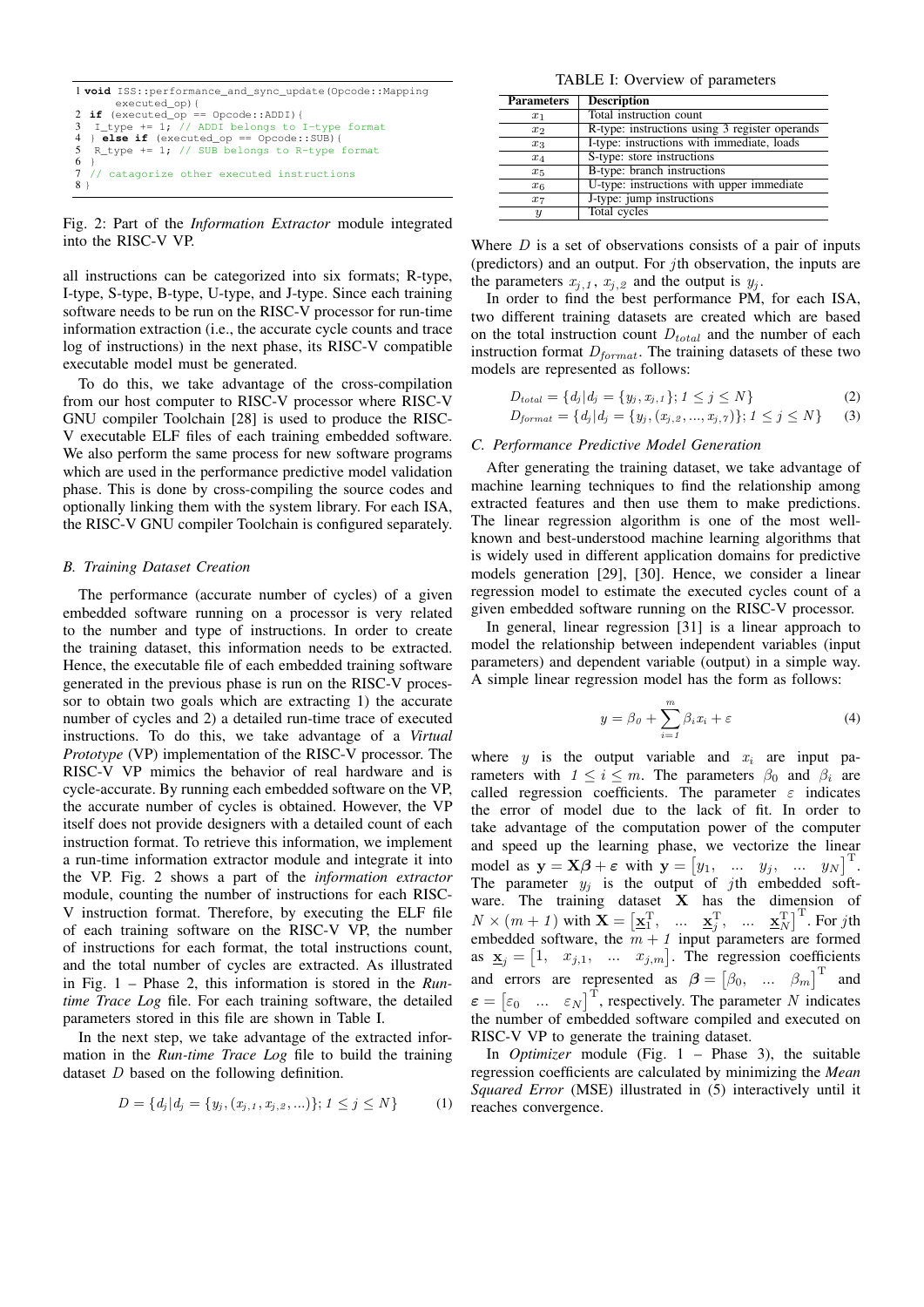# <span id="page-3-1"></span>Algorithm 1 Generating Predictive Model

**Data:** training dataset  $D = \{y, X\}$ , learning rate  $\eta$ , maximum number of iterations  $K$ , cost function  $J$ Output: PM

- 1: initialize regression coefficients of  $\beta$  with uniform distribution from range  $\left(-\sqrt{\frac{6}{m+1}}, +\sqrt{\frac{6}{m+1}}\right)$ 2: for iteration in 1...K do<br>3:  $\hat{\mathbf{v}} \leftarrow \mathbf{X}\boldsymbol{\beta}$ 3:  $\hat{\mathbf{y}} \leftarrow \mathbf{X}\boldsymbol{\beta}$ <br>4:  $J \leftarrow f_1$  (y 4:  $J \leftarrow f_1(\mathbf{y}, \hat{\mathbf{y}})$ 5:  $\beta_0 \leftarrow \beta_0 - \eta \frac{\partial J}{\partial \beta_0}$ 6: for  $i$  in 1...m do 7:  $\beta_i \leftarrow \beta_i - \eta \frac{\partial J}{\partial \beta_i}$
- 8: **end for**<br>9: **converge** convergence test: calculate  $J$ 10: end for
- 11: **return**  $\beta_0, ..., \beta_m$ 12:  $R^2 \leftarrow f_2(\mathbf{y}, \hat{\mathbf{y}})$
- 13: PM  $\leftarrow \beta_0, ..., \beta_m$

$$
MSE = \frac{1}{N} \left\| \boldsymbol{\varepsilon} \right\|_2^2 \tag{5}
$$

In order to assess the strength of the linear relationship between inputs and the corresponding output and indicate how good the performance of the model is, the coefficient of determination  $R^2$  is considered. The metric  $R^2$  is represented as a value between zero and one, where the value of one indicates a perfect fit and can be used for a highly accurate model for future estimation, while the value of zero indicates that the model fails to accurately model the training dataset at all. The metric  $R^2$  is defined based on the following equation:

$$
R^2 = 1 - \frac{\|\varepsilon\|_2^2}{\|\mathbf{y} - \bar{\mathbf{y}}\|_2^2}
$$
 (6)

where  $\bar{y}$  is the mean of output vector y.

Algorithm [1](#page-3-1) shows the method used in the *Optimizer* module to generate the PM using the training dataset  $D$ , learning rate  $\eta$ , cost function  $J$  and the maximum number of iterations K. The parameter  $\hat{y}$  is the vector of estimated outputs. The algorithm consists of three main steps in each iteration. First, the estimated output vector and cost function based on current regression coefficients are calculated (Line [3](#page-3-1) to [5\)](#page-3-1) The cost function is defined as MSE. In the next step, each regression coefficient is updated based on the learning rate and cost function (Line [5](#page-3-1) to [8\)](#page-3-1). The learning rate is in the range between zero and one. It determines how quickly the cost function can achieve convergence. Finally, when the cost function converges, the regression coefficients are obtained (Line [9\)](#page-3-1). The coefficient of determination can be calculated and PM is expressed in mathematical form as follows:

$$
\hat{y} = \beta_0 + \sum_{i=1}^{m} \beta_i x_i \tag{7}
$$

## *D. Performance Predictive Model Validation*

In this phase, the PM is tested by new embedded software. The new software is compiled and the corresponding RISC-V ELF file is generated as described in Section [III-A.](#page-1-1) Since the generated ELF file is compact and is not a human-readable file, we take advantage of RV8 [\[23\]](#page-5-22) – an open-source RISC-V functional simulator – and integrated it into our framework to provide an expanded and unrolled assembly version of

the ELF file. In general, analyzing the result of disassembler (a compact assembly code) is very difficult as it does not contain information such as the length of the loop and jump instructions based on the comparison. On the other hand, the trace result of the RV8 is a flattened and unrolled version of the assembly code where a detailed trace of the instructions is available. By this, it is possible to analyze the generated file and extract the required information to be passed as the input of PM for the performance prediction of the given software.

While RV8 allows fast execution of the ELF file and supports most extensions and the ability to trace the software execution and register values, it does not provide any information about the numbers of each instruction format. Hence, as illustrated in Fig. [1](#page-1-0) – Phase 4, the *Information extractor* module is integrated into RV8 in a similar way as shown in Fig. [2.](#page-2-0) After executing the ELF file on RV8, the total instruction count and the number of instructions for each format are extracted and stored in the *Instruction Information* file. Then, the testing dataset  $D_{test}$  is generated in a similar way as the training dataset, except that the cycle count is not included. It is represented as the following equation.

<span id="page-3-0"></span>
$$
D_{test} = \{x_1, ..., x_m\} \text{ with } m = \begin{cases} 1; \text{ total instruction count} \\ 6; \text{ different format counts} \end{cases} \tag{8}
$$

where  $x_1$  to  $x_m$  are input variables and parameter m indicates the number of input variables. According to the PM generated in third phase and the testing dataset, the total cycle count of new software  $\hat{y}$  is estimated based on [\(7\)](#page-3-2).

# IV. EXPERIMENTAL EVALUATION

<span id="page-3-3"></span>This section presents the experimental evaluation of our proposed performance estimation approach. The benchmarks are provided by Embench [\[15\]](#page-5-14), TACLeBench [\[16\]](#page-5-15) and RV8 bench [\[17\]](#page-5-16), covering different domains, such as filters, matrix manipulations, and sorting algorithms. They are freely available and specifically target embedded systems. We evaluated the obtained results of the generated PMs by comparing them against the real-world RISC-V VP model [\[13\]](#page-5-12), [\[14\]](#page-5-13) in terms of simulation speed and number of cycles accuracy. Two ISAs are considered by configuring RISC-V GNU Toolchain with different parameters. For each ISA, two PMs were generated based on the total number of instructions and the number of instruction formats. Hence, we divide the experimental evaluation into two parts. First, characteristics of PMs for RV32I ISA are presented. Second, we explain the features of the generated PMs for RV32IM ISA. The underlying linear regression for each PM was implemented using TensorFlow [\[32\]](#page-5-31). All experiments were carried out on a Linux system with 38 GB RAM and an AMD Ryzen 7 PRO 4750U processor running at 1.4 GHz.

<span id="page-3-2"></span>Table [II](#page-4-0) and Table [III](#page-4-1) illustrate the experimental results of applying different standard benchmarks to our proposed performance estimation approach. The first column lists the names of benchmarks. The following two columns shows the total instruction counts and *Lines of Code* (LoC) of each benchmark. Column *VP* includes the cycle count (*# Cycle*) and simulation time (*Time*) reported from VP. Column *Ours* shows the execution time of the proposed approach and the obtained speed-up compared to VP. The reported execution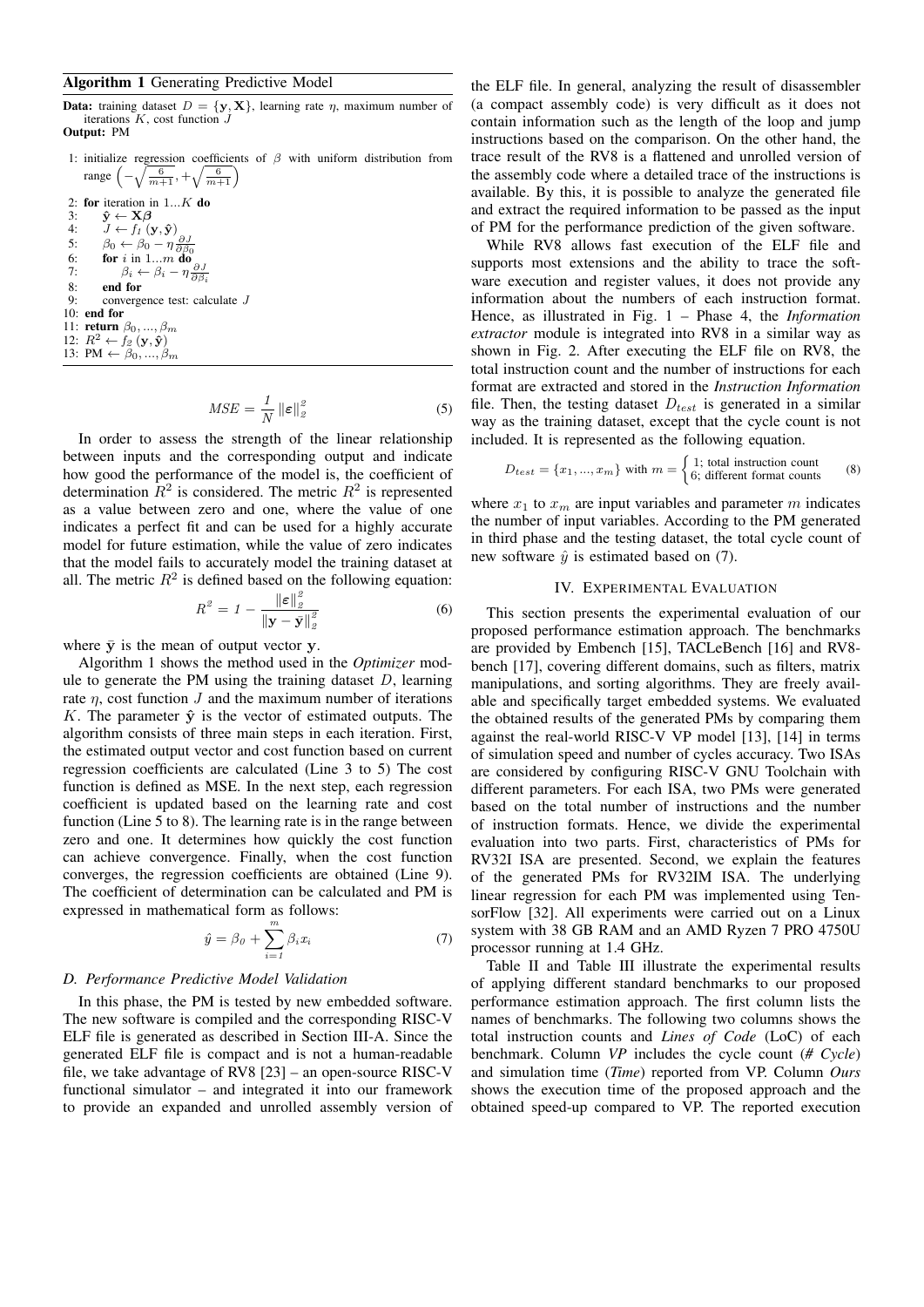TABLE II: Experimental Results of all Benchmarks used for Validation of PMs on RV32I

<span id="page-4-0"></span>

|                                           | #instr-exec.  | LoC  | VР             |           | <b>Ours</b> |          | PM1         |              | PM2            |           |
|-------------------------------------------|---------------|------|----------------|-----------|-------------|----------|-------------|--------------|----------------|-----------|
| <b>Benchmark</b>                          |               |      | #Cvcle         | Time (ms) | Time (ms)   | Speed-up | #Cvcle      | <b>Error</b> | #Cycle         | Error     |
| $adpcm$ _enc <sup>2</sup>                 | 2898910       | 413  | 3636185        | l 877     | 561         | 3.346    | 3946579     | $+8.54\%$    | 3857302        | $+6.08\%$ |
| ammunition <sup>2</sup>                   | 724 331 550   | 2449 | 1046797153     | 511228    | 119414      | 4.281    | 986 105 480 | $-5.80\%$    | 1010774689     | $-3.44%$  |
| cubic <sup>1</sup>                        | 32 156 510    | 125  | 39.541 102     | 19168     | 5268        | 3.645    | 43777896    | $+10.71%$    | 42 008 676     | $+6.24\%$ |
| dhrystone <sup>3</sup>                    | 7160022427    | 241  | 11 380 028 888 | 5508120   | 199379      | 4.592    | 9747659677  | $-14.34\%$   | 11 137 231 472 | $-2.13%$  |
|                                           | 26855420      | 793  | 34 399 663     | 17019     | 4299        | 3.959    | 36 560 989  | $+6.28\%$    | 36729549       | $+6.77\%$ |
| $g\text{sm\_enc}^2$<br>miniz <sup>3</sup> | 5 155 692 007 | 6558 | 8 392 723 486  | 3847009   | 930693      | 4.133    | 7018964499  | $-16.37\%$   | 7600800104     | $-9.44%$  |
| $n$ or $x^3$                              | 14809875      | 368  | 21410709       | 13293     | 2624        | 5.066    | 20 162 145  | $-5.83\%$    | 20 6 26 8 33   | $-3.66%$  |
| picojpeg <sup>1</sup>                     | 13751505      | 263  | 22 157 267     | 10300     | 2156        | 4.777    | 18721310    | $-15.51\%$   | 22923623       | $+3.46%$  |
| $st^{\perp}$                              | 18327848      | 117  | 23 469 543     | 10807     | 3083        | 3.501    | 24 951 546  | $+6.31\%$    | 23874972       | $+1.73%$  |
| ud <sup>1</sup>                           | 14 192 285    | 95   | 20543388       | 9672      | 2369        | 4.083    | 19321388    | $-5.95\%$    | 19516397       | $-4.50\%$ |
| <b>MAE</b>                                |               |      |                |           |             |          |             | 9.56%        |                | $4.50\%$  |
| $R^2$                                     |               |      |                |           |             |          | 0.950       |              | 0.998          |           |

The Benchmarks are provided by <sup>1</sup>Embench [\[15\]](#page-5-14), <sup>2</sup>TACLeBench [\[16\]](#page-5-15) and <sup>3</sup>RV8-bench [\[17\]](#page-5-16). **Time** is reported with unit millisecond (ms).

<span id="page-4-1"></span>

| <b>Benchmark</b>                             | #instr-exec.  | LoC  | $\overline{\mathbf{v}\mathbf{P}}$ |           | Ours      |          | PM1        |            | PM2           |           |
|----------------------------------------------|---------------|------|-----------------------------------|-----------|-----------|----------|------------|------------|---------------|-----------|
|                                              |               |      | #Cycle                            | Time (ms) | Time (ms) | Speed-up | #Cycle     | Error      | #Cvcle        | Error     |
| ammunition <sup>2</sup>                      | 329 312 597   | 2449 | 535 361 750                       | 232868    | 55 143    | 4.223    | 492679360  | $-7.97\%$  | 533 658 750   | $+0.32\%$ |
| audiobeam <sup>2</sup>                       | 3815806       | 6649 | 3815806                           | 2582      | 671       | 3.848    | 5708771    | $-4.71\%$  | 5477313       | $-0.47\%$ |
| $\cos f^2$                                   | 279995        | 631  | 385620                            | 210       | 60        | 3.500    | 418 900    | $+8.63\%$  | 370838        | $-3.83\%$ |
| cubic <sup>3</sup>                           | 8369615       | 125  | 11824285                          | 5563      | 1434      | 3.880    | 12521652   | $+5.90\%$  | 12 113 882    | $+2.45%$  |
| $\frac{\text{epic}^2}{\text{fft}^2}$         | 34 890 806    | 982  | 47 062 629                        | 21516     | 5502      | 3.906    | 52 199 584 | $+10.91\%$ | 45 778 636    | $-2.73%$  |
|                                              | 3056010       | 492  | 4414382                           | 2017      | 511       | 4.123    | 4572053    | $+3.57\%$  | 4 3 0 3 5 5 8 | $-2.51\%$ |
| $f$ mref $^2$                                | 6402343       | 684  | 8 8 4 5 4 0 7                     | 4031      | 1054      | 3.834    | 9578448    | $+8.29\%$  | 8618082       | $-2.57\%$ |
| $g723$ _enc <sup>2</sup><br>lms <sup>2</sup> | 859693        | 263  | 1447336                           | 685       | 170       | 4.029    | 1286178    | $-11.13%$  | 1529837       | $+5.70%$  |
|                                              | 2 2 5 1 9 6 5 | 114  | 3043479                           | 1468      | 386       | 3.803    | 3369134    | $+10.70\%$ | 3079731       | $+1.19%$  |
| $st^2$                                       | 1937169       | 127  | 2664519                           | 1 263     | 323       | 3.827    | 2898173    | $+8.77\%$  | 2585080       | $-2.98%$  |
| <b>MAE</b>                                   |               |      |                                   |           |           |          |            | 8.06%      |               | $2.48\%$  |
| $R^2$                                        |               |      |                                   |           |           |          | 0.955      |            | 0.996         |           |

The Benchmarks are provided by <sup>1</sup>Embench [\[15\]](#page-5-14), <sup>2</sup>TACLeBench [\[16\]](#page-5-15) and <sup>3</sup>RV8-bench [\[17\]](#page-5-16). **Time** is reported with unit millisecond (ms).

time consists of two parts that are 1) the required time for RV8 to generate the run-time trace of a given software, and 2) the time used by PMs to estimate the cycle count of the new software. Since the time used by PMs is negligible in comparison to RV8 simulation time, the simulation time on RV8 can be seen as the time used to estimate the number of cycles of the new software. Columns *PM1* and *PM2* represent the predictive models based on the total number of instructions and the number of instruction formats, respectively. The following sub columns *Cycle* and *Error* indicates the number of estimated cycles and the error percentage of each software in comparison to the VP, respectively. In addition, we evaluated the quality of each generated PM using two metrics *MAE* and  $R<sup>2</sup>$  introduced in [\(5\)](#page-3-0) and [\(6\)](#page-3-3), respectively. The average values for the above metrics are reported in Table [II](#page-4-0) and Table [III.](#page-4-1)

### *A. Predictive Models for RV32I ISA*

In this experiment, we took advantage of 125 programs as training software to create a training dataset. The total instruction counts of the training software set range from  $1.5 \times 10^6$  to  $3.7 \times 10^7$ . For the validation phase, 10 benchmarks were used for each PM. Please note that the software used in the validation phase was completely different from the software used in the training phase to create the training dataset. The generated PM based on the total number of instructions is presented as the following equation.

$$
\hat{y} = 2.36 + 1.36 * x_1 \tag{9}
$$

The generated PM based on the number of instruction formats is shown in [\(10\)](#page-4-2). The absolute values of the regression coefficient are used to rank the inputs. Due to its larger coefficient, the fifth input variable  $(x_6)$ , i.e. U-type count, appears to be more important for determining the number of cycles.

<span id="page-4-2"></span>
$$
\hat{y} = 2.46 - 0.82 * x_2 + 1.94 * x_3 + 2.11 * x_4
$$
\n
$$
+ 1.20 * x_5 + 2.76 * x_6 - 2.6 * x_6
$$
\n(10)

The experimental results in Table [II](#page-4-0) show that our approach achieves a speed-up up to more than  $5\times$  in comparison to the cycle-accurate VP. While the quality of both PMs based on the average  $MAE$  and  $R<sup>2</sup>$  metrics lays in acceptable boundaries, the linear relationship of PM2 is stronger than PM1 due to its higher  $R^2$  (0.998) and lower average *MAE* (4.50%). This can also be seen in the Table where for each benchmark, PM2 provides better estimation results than PM1 and has a smaller error rate. The main reason for the high prediction accuracy is that PM2 takes advantage of the instruction formats classification in the training phase where more detailed information for the underlying regression algorithm is provided.

#### *B. Predictive Models for RV32IM ISA*

In the second experiment, 80 programs were used as training software to create the training dataset. The total instruction counts of the training software set range from  $2.0 \times 10^5$ to  $1.1 \times 10^8$ . The PMs are validated using 10 benchmarks. The software programs used for validation were completely different from the software used to generate the training dataset. The following equation can be used to calculate the PM based on the total number of instructions.

<span id="page-4-3"></span>
$$
\hat{y} = 6.29 + 1.50 * x_1 \tag{11}
$$

The generated PM based on the number of instruction formats is expressed as [\(12\)](#page-4-3). The third input variable  $(x_4)$ , S-type count, has a greater impact on determining the number of cycles due to its greater coefficient.

$$
\hat{y} = 17.32 + 1.16 * x_2 + 1.70 * x_3 + 4.29 * x_4 \qquad (12)
$$

$$
-0.43 * x_5 - 0.52 * x_6 + 1.06 * x_6
$$